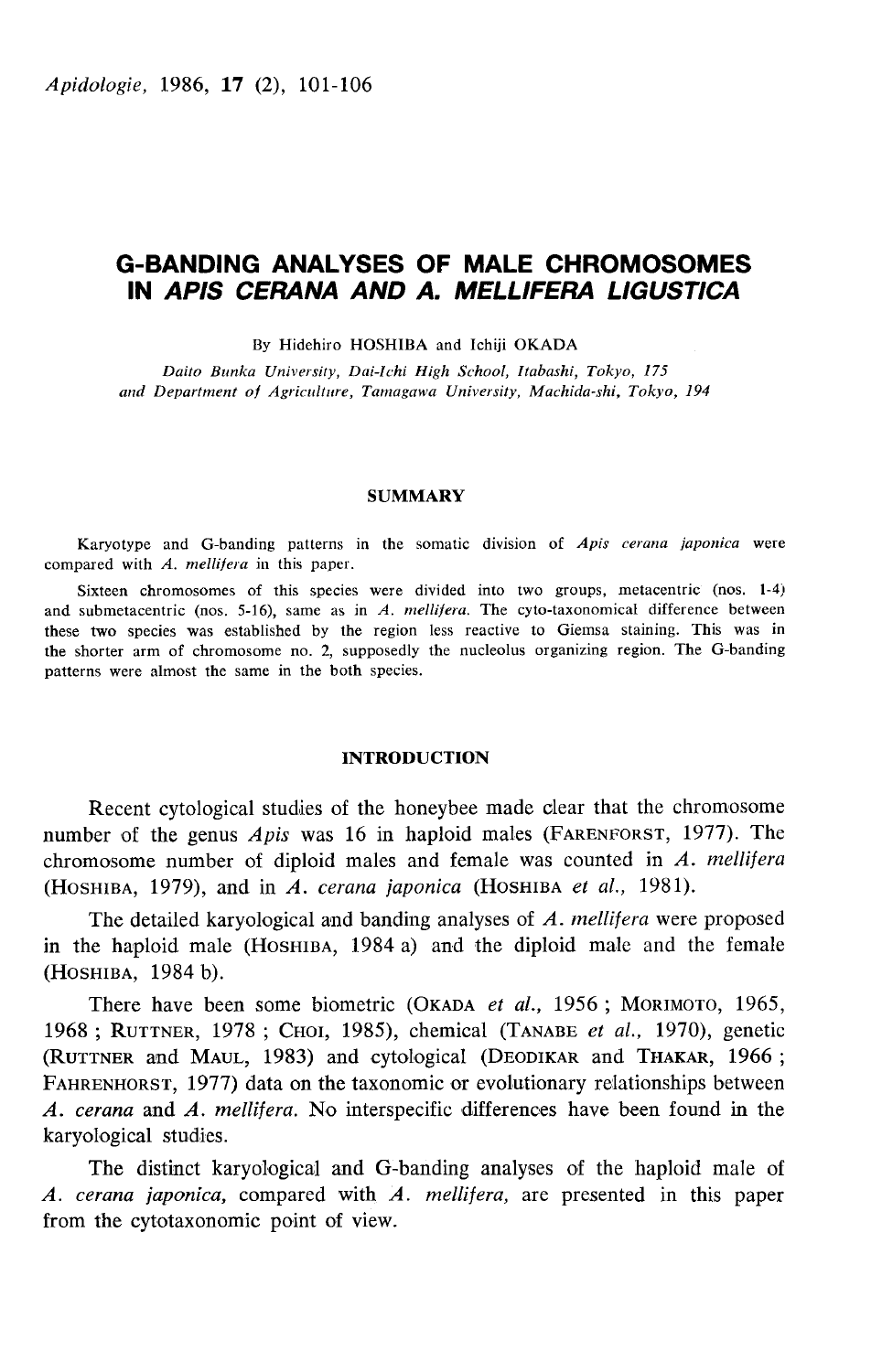## MATERIALS AND METHODS

Young male larvae (3-4 instar) of A. cerana japonica, and A. mellifera ligustica, a mixed strain widely distributed in Japan were dissected to obtain the testes. These testes were pretreated in a hypotonic solution  $(0.4\% \text{ KCl}, 0.01\% \text{ colchicin})$  for 30 min, fixed in acetic acid-methanol  $(1:3)$ and stored at about  $-20$  °C.

widely distributed in Japan were dissected to obtain the testes. These testes were pretreated in a<br>hypotonic solution  $(0.4\%$  KCl,  $0.01\%$  colchicin) for 30 min, fixed in acetic acid-methanol  $(1:3)$ <br>and stored at about Giemsa solution. They were then decolored by means of acetic methanol. The tripsin method (SEABRIGHT, 1971) was used to determine the G-banding.

### RESULTS AND DISCUSSION

The chromosome number of the haploid set of A. cerana japonica was 16. This set consists of 4 metacentric nos, 1-4), 12 submeta- or subtelocentric chromosomes (Fig. 1). The G-banding karyotype pattern of  $A$ . cerana japonica The chromosome number of the haploid set of A. cerana japonica was 16.<br>This set consists of 4 metacentric nos, 1-4), 12 submeta- or subtelocentric<br>chromosomes (Fig. 1). The G-banding karyotype pattern of A. cerana japonica (1981) mentioned, the karyotype and the G-banding pattern were similar to those of A. mellifera except for chromosome no. 2. Especially in the early meta-



FIG. 1. — Mitotic metaphase chromosome of Apis cerana iaponica  $(A)$ and its G-banding karyotype pattern (B)

The less reactive region to Giemsa staining was observed (arrow) in the no. 2 chromosome of this species. Bar indicates  $5 \mu m$ .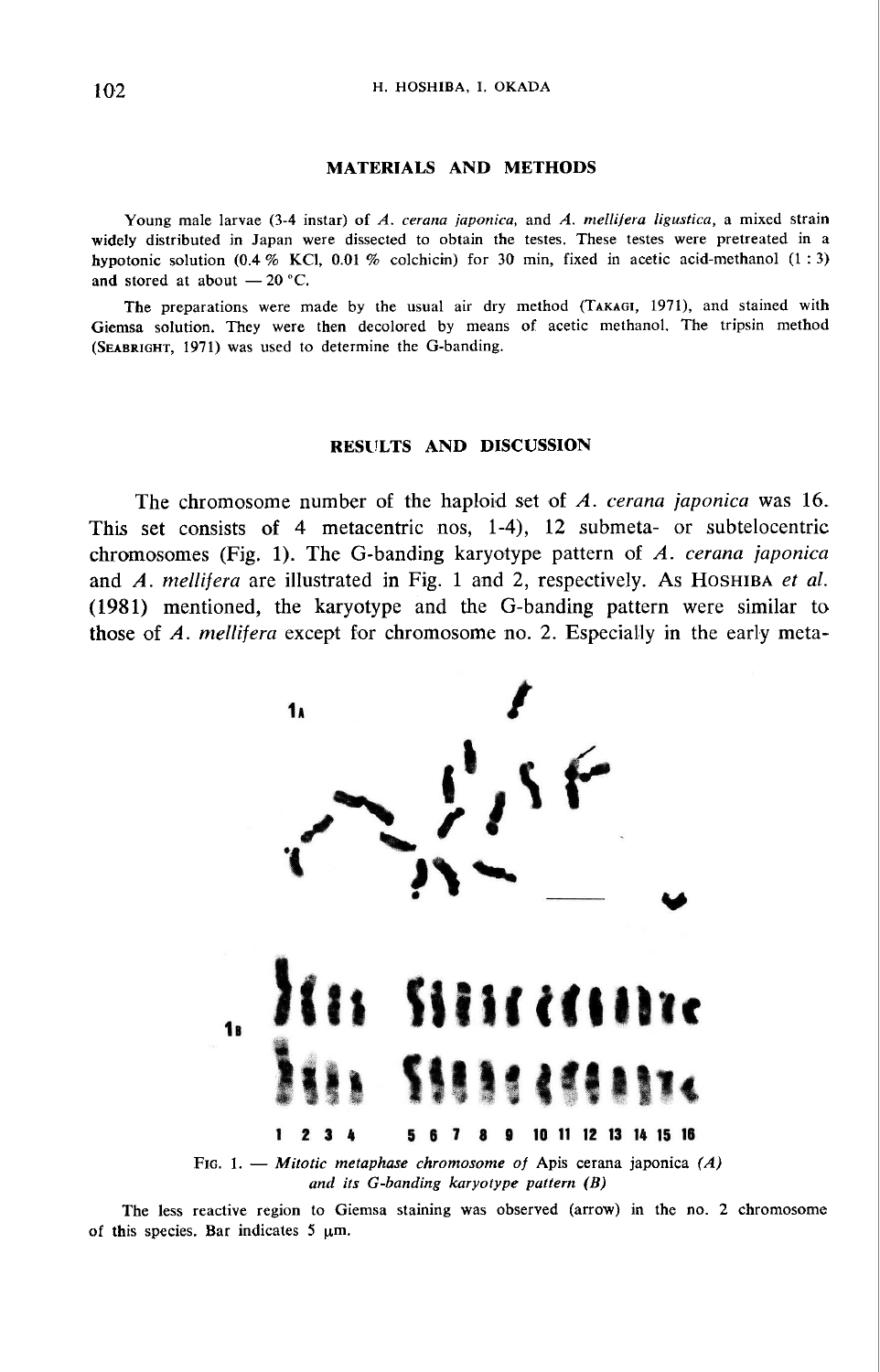

FIG. 2. - Mitotic metaphase chromosomes of Apis mellifera  $(A)$ and its G-banding karyotype pattern (B)

Bar indicates  $5 \mu m$ .



FIG. 3. -- Schematic G-banding pattern of Apis cerana japonica (A) and Apis mellifera (B)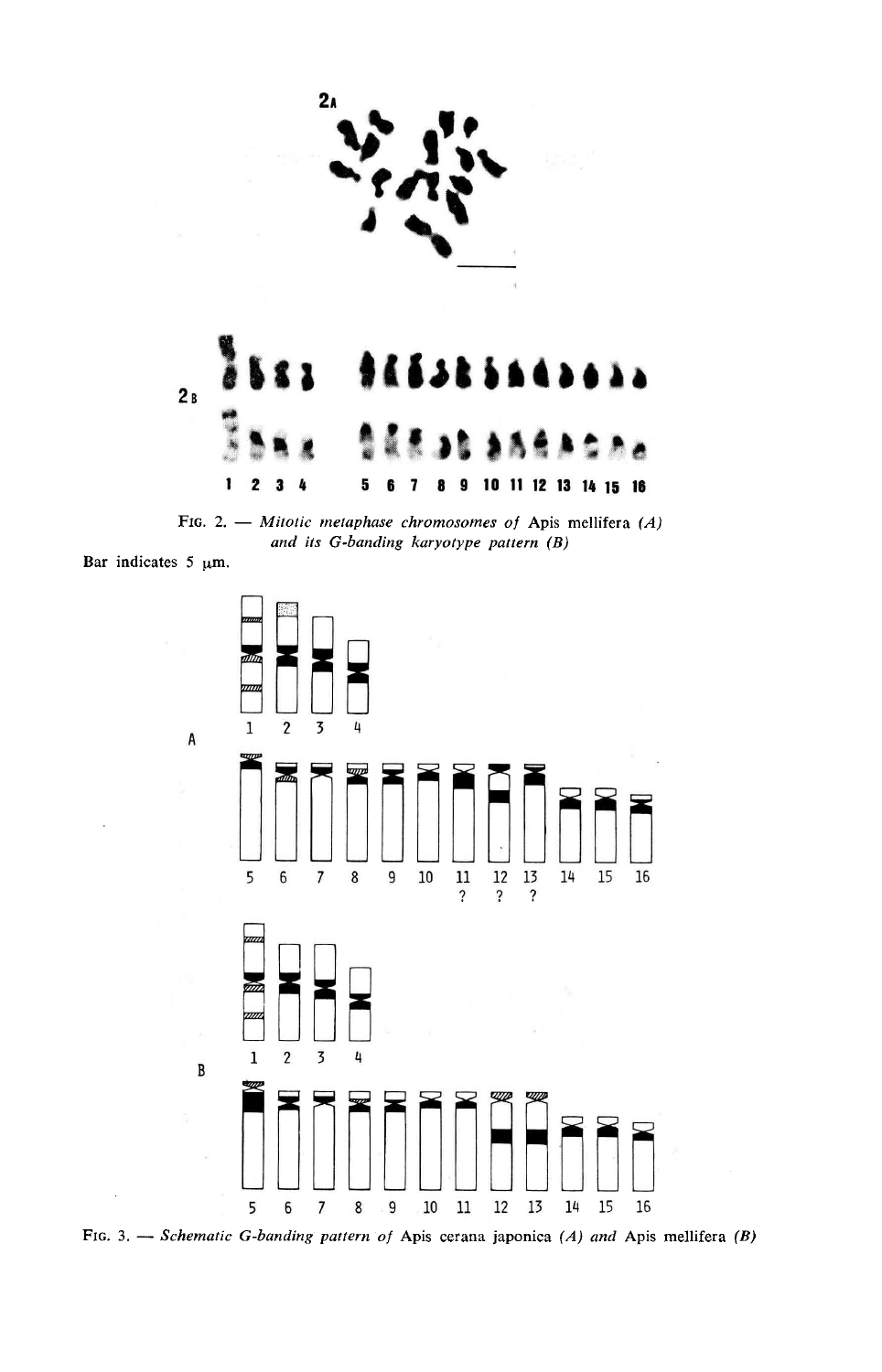phase cell, no. 2 in A. cerana japonica was characterized by a region less reactive to Giemsa staibning in the shorter arm. This is supposed to be a nucleolus organizing region. This region has not been found in  $\overline{A}$ . mellifera so far studied. Thus, the cytotaxonomical difference between  $A$ . mellifera and  $A$ . cerana was established. However, the karyotype analyses of the other local sub-species of A. cerana in Asia, and other analyses such as C- or NOR-banding methods are required for further investigation. The G-banding pattern of each chromosome was almost the same in the two species, except for the occurrence of some A. cerana in Asia, and other analyses such as C- or NOK-banding methods are required for further investigation. The G-banding pattern of each chromosome was almost the same in the two species, except for the occurrence of between these species. The only embryological investigation of hybrids was made<br>by RUTTNER and MAUL (1983), they found that eggs laid by intercrossed queens was annost the same in the two species, except for the occurrence of some<br>undetermined chromosomes in A. cerana japonica (Fig. 3 b). WOYKE (1973),<br>RUTTNER and MAUL (1983) and HosHIBA, unpublished) instrumentally inseminat developed into an embryonic stage, *i.e.*, each chromosome must be paired for a certain period. There have been no examples of successful hybrid production by natural matings in Japan, where both species exist, in spite of some successful between these species. The only embryological investigation of hybrids was made<br>by RUTTNER and MAUL (1983), they found that eggs laid by intercrossed queens<br>developed into an embryonic stage, *i.e.*, each chromosome must b nation and by natural mating (VATS, 1953). Attempts to make hybrid are difficult from the karyo-morphological view point.

> Received for publication in 1985. Accepted for publication in December 1985.

## ACKNOWLEDGMENTS

**ACKNOWLEDGMENTS**<br>The authors wish to express their sincere appreciation to Professor Emeritus, Dr. S. MAKINO,<br>M.J.A. of Hokkaido University and Professor Dr. F. RUTTNER for his helpful suggestions for the<br>improvement of t The authors improvement of this manuscript. We are also greatly indebted to the following : Professors<br>Dr. S. SAKAI of Daito Bunka University, and Dr. H. YAMAMOTO of Dokkyo University of Medicine. The authors wish to express their sincere appreciation to Professor Emeritus, Dr. S. MAKINO, M.J.A. of Hokkaido University and Professor Dr. F. RUTTNER for his helpful suggestions for the improvement of this manuscript. We

### ZUSAMMENFASSUNG

# G-BANDEN ANALYSE DER MÄNNLICHEN CHROMOSOMEN VON APIS CERANA UND A. MELLIFERA LIGUSTICA

Karyotyp und G-Banden Muster bei der somatischen Teilung von Apis cerana japonica wurden mit denen von A. mellifera verglichen.

Die 16 Chromosomen dieser Art können in zwei Gruppen eingeteilt werden, metazentrische (Nr. 1-4) und submetazentrische (Nr. 5-16), genau so wie bei A. mellifera. Die cyto-taxonomische Differenz zwischen den beiden Arten manifestiert sich in einer Region, die weniger gut auf die Giemsa Färbung anspricht. Sie liegt im kürzeren Arm des Chromosoms Nr. 2 und ist wahrscheinlich der Nucleolenbildungsort. Die G-Banden Muster der beiden Arten sind ziemlich gleich.